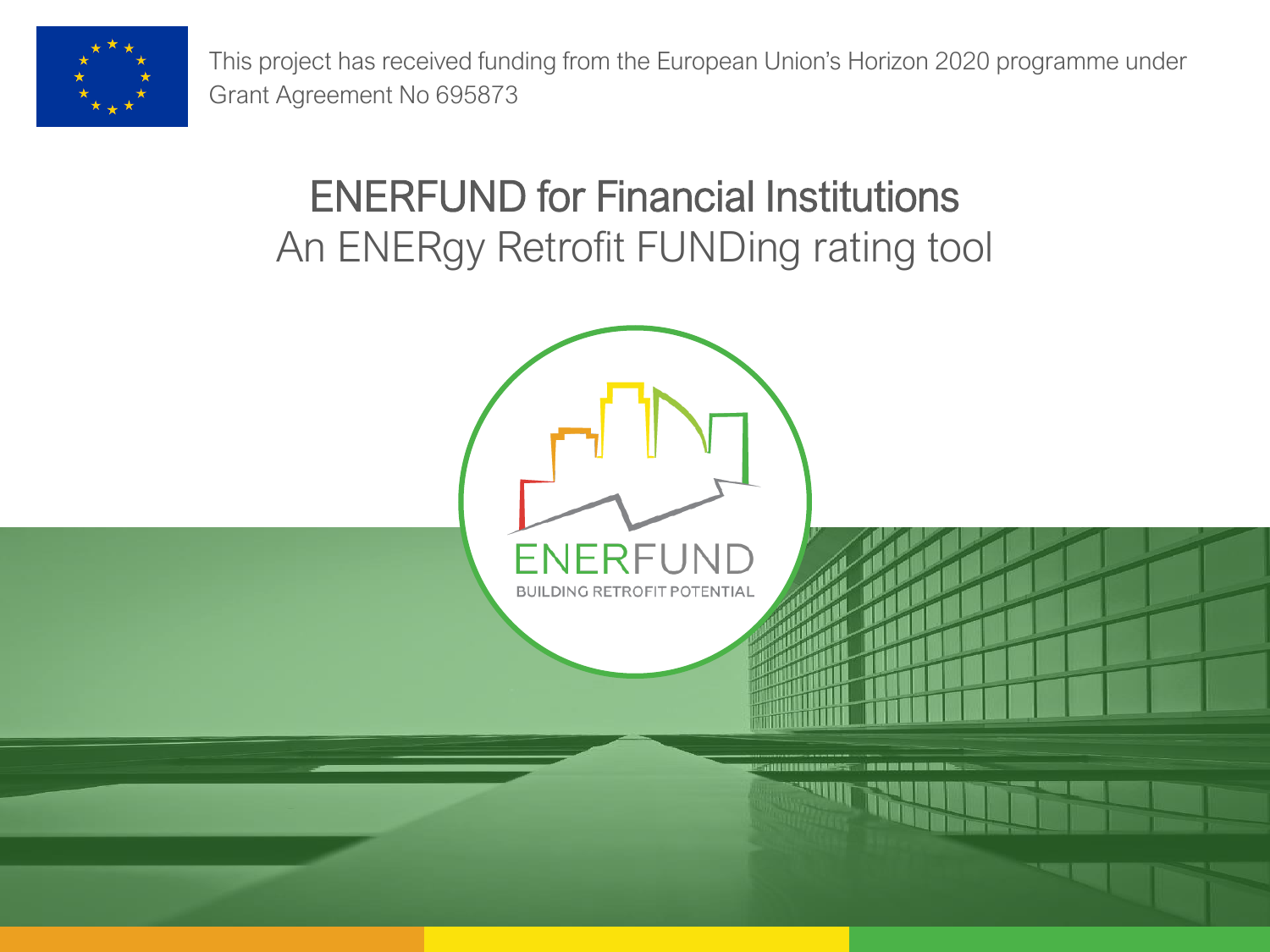#### Presentation Overview

- What is ENERFUND
- Financial Institutions use case
- An ENERFUND example





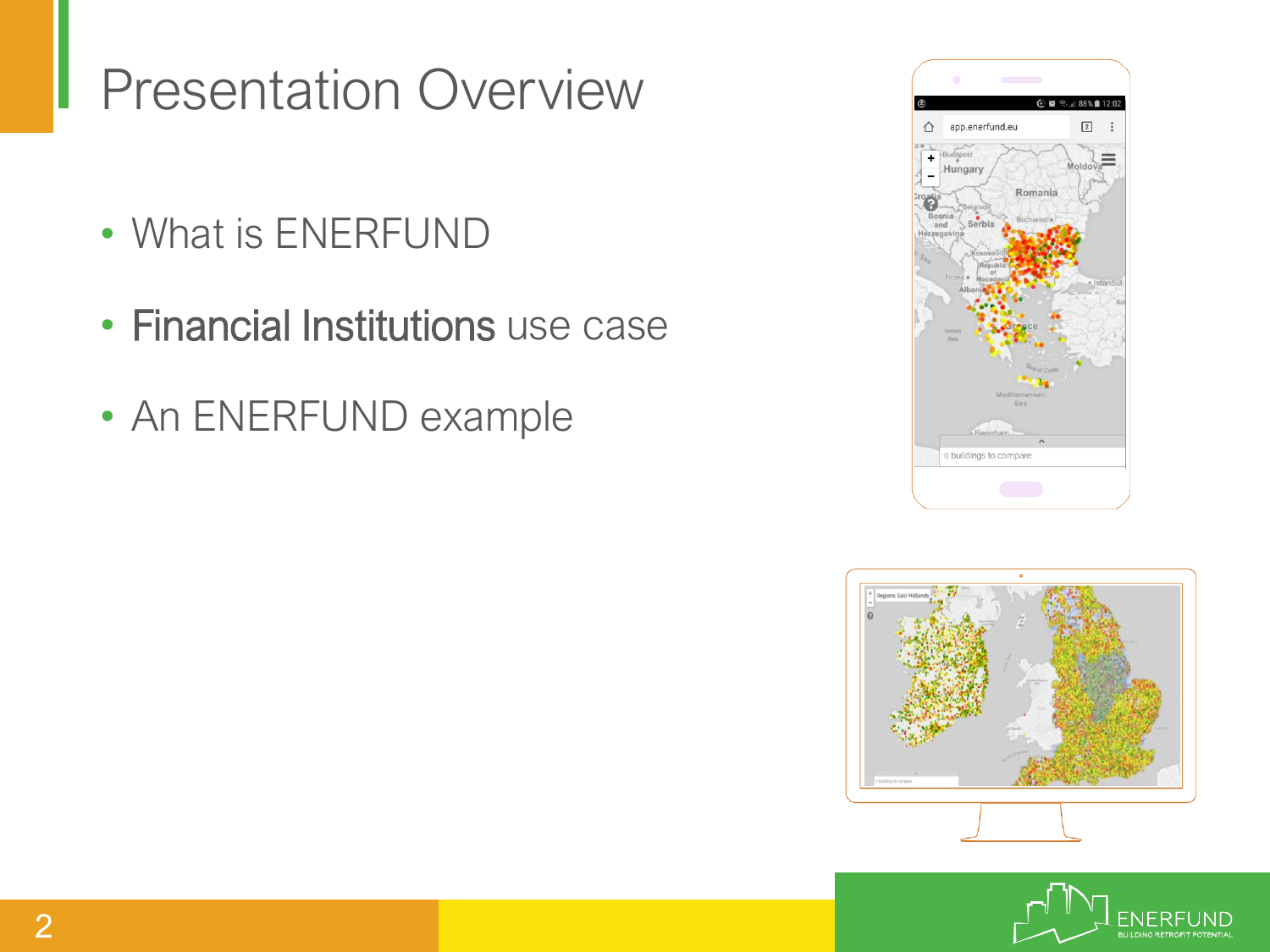#### The problem

There is a gap between the **public's expectations, lack of** awareness and mistrust, trustworthy and financially sound retrofit opportunities and the provision of funding investments and incentives for deep renovation of buildings



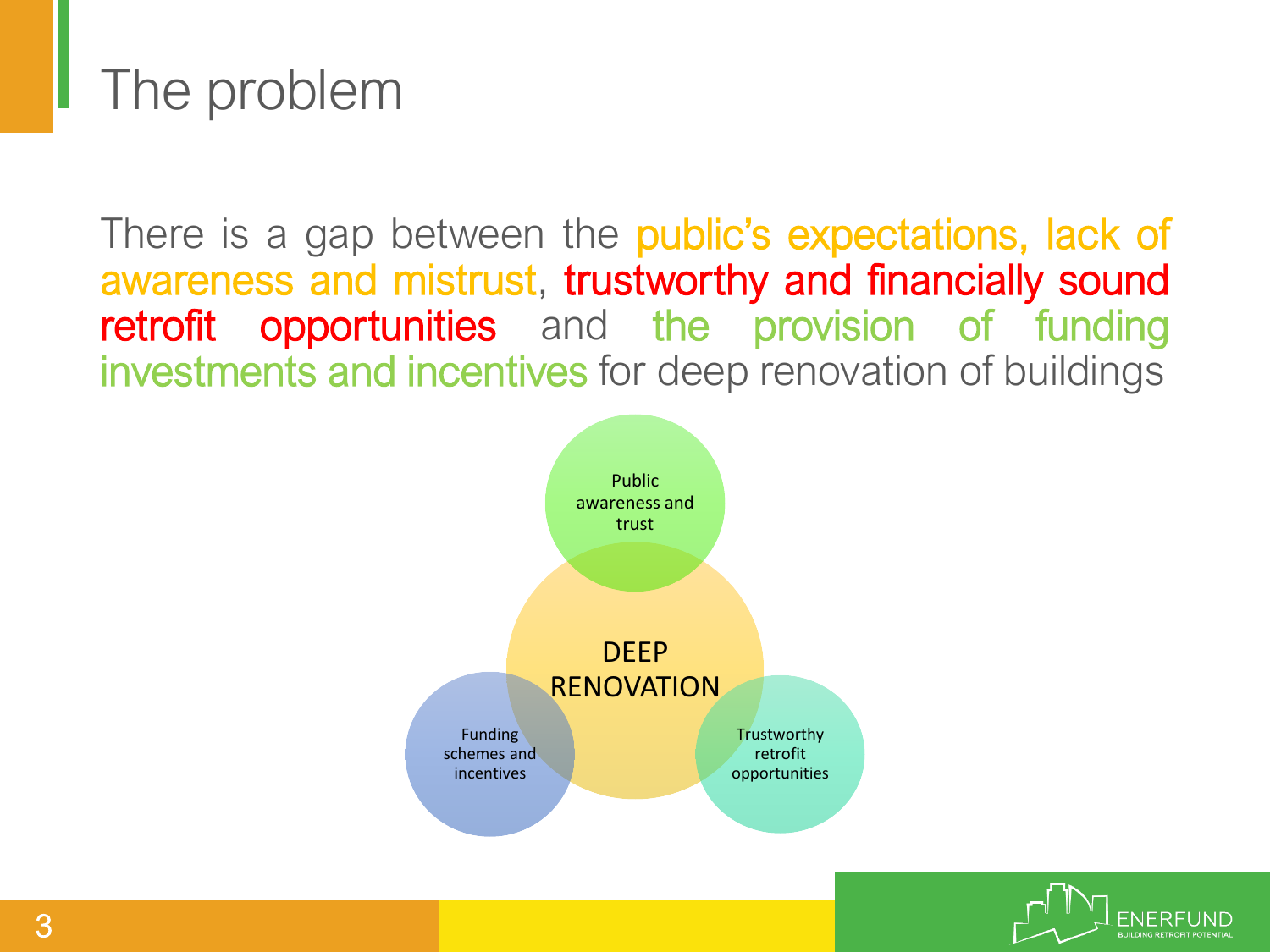

ENERFUND is a tool in the form of a web app that **rates and scores** deep renovation opportunities – like a credit score used by banks to rate clients.

The tool is based on a set of parameters such as EPC data, number of certified installers, governmental schemes running, etc.

By providing a rating for deep renovation opportunities – whether for **private** establishments or for **public** buildings –

- *funding institutes* can provide targeted loans,
- *retrofit companies* can identify sound opportunities,
- *municipalities* can promote targeted incentives and the
- *public*'s trust for retrofitting will be enhanced.

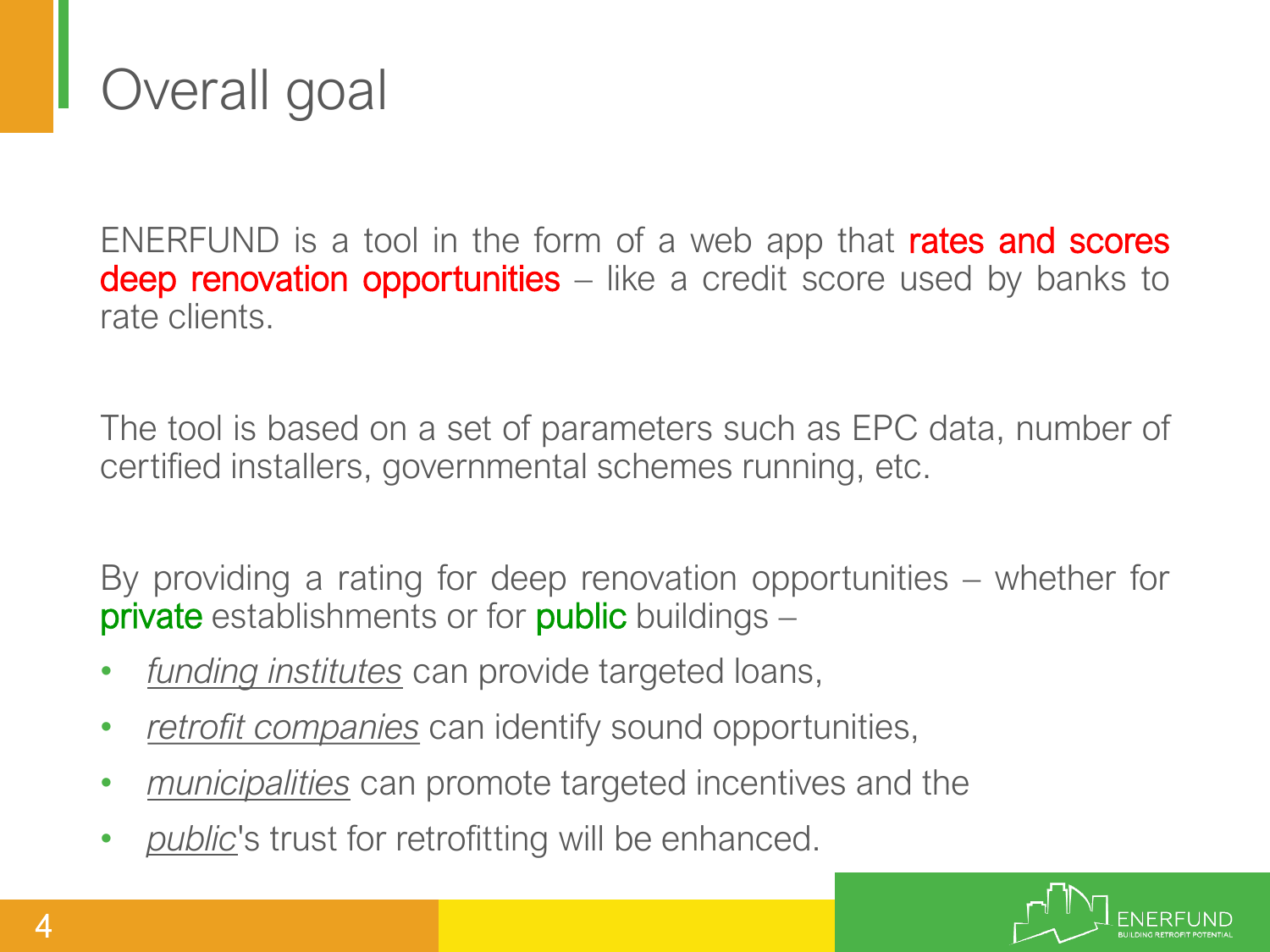# ENERFUND for Financial Institutions

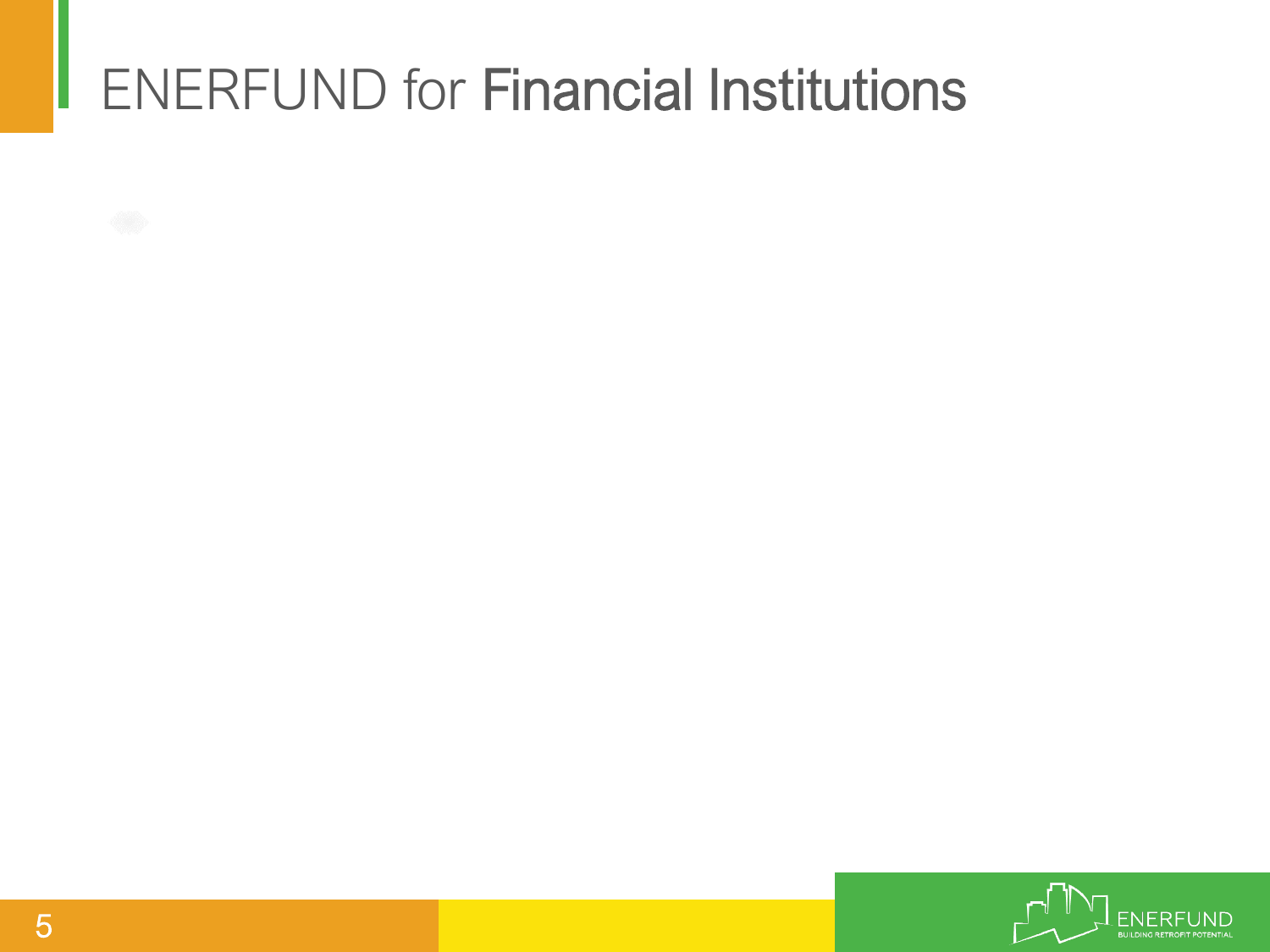#### Use case – Provide targeted loans

• With ENERFUND you can access a wide range of information for a predefined area



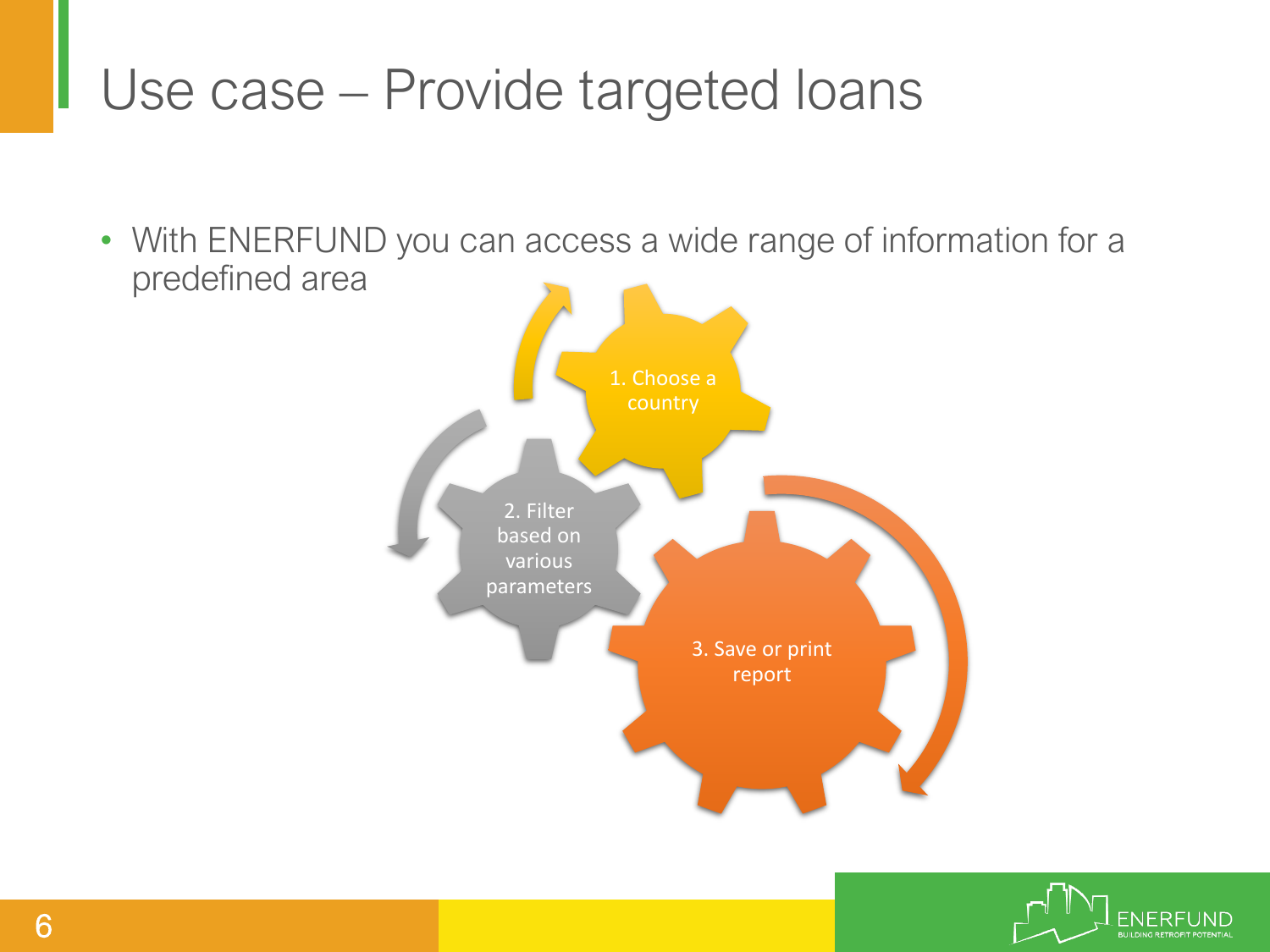### 1. Choose a country

- Go to <http://app.enerfund.eu/>
- Choose a country from the drop-down menu





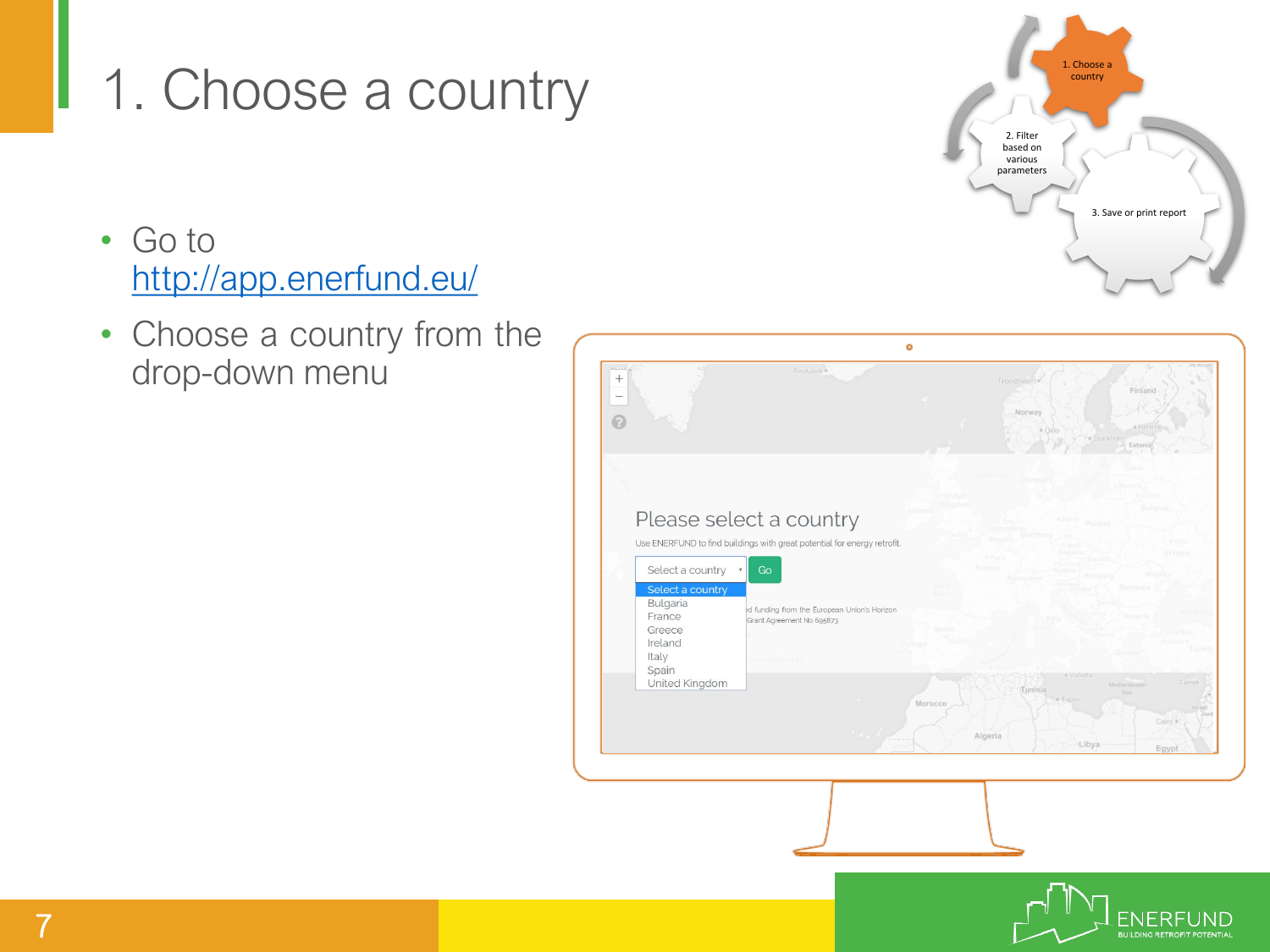# 2. Filtering

- Open the filtering pane
- Filter based on a wide range of parameters, including:
	- Energy rating
	- Potential energy rating
	- Ownership status
	- Windows energy efficiency
	- Roof energy efficiency
	- Walls energy efficiency
	- Main heating fuel
	- Type/usage of buildings
	- Floor area
	- Year of construction



| United Kingdom                                    |
|---------------------------------------------------|
| Energy                                            |
| Rating                                            |
| $\mathsf{G}^{\scriptscriptstyle\top}$             |
| Potential Rating                                  |
| G                                                 |
| <b>Enerfund Score</b>                             |
| Coming Soon                                       |
| Efficiency                                        |
| Walls Energy Efficiency                           |
| Very Poor<br>Very Good<br>Good<br>Poor<br>Average |
|                                                   |
| Roof Energy Efficiency                            |
| Filter                                            |

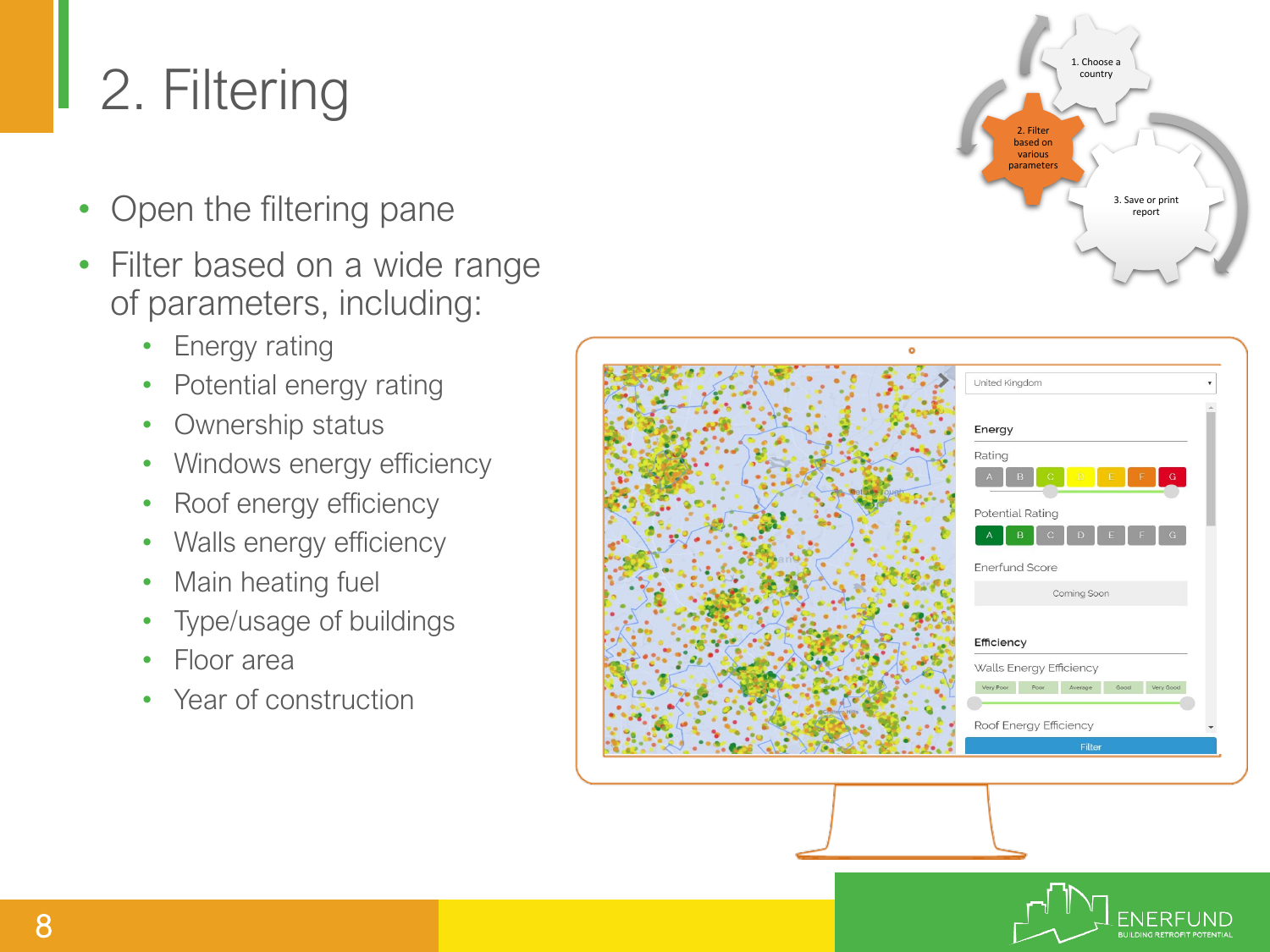# 3. Compare and save a report

• After filtering, you can zoom in to choose individual buildings by clicking or clicking and dragging





3. Save or prin report

1. Choose a country

2. Filter based on various parameters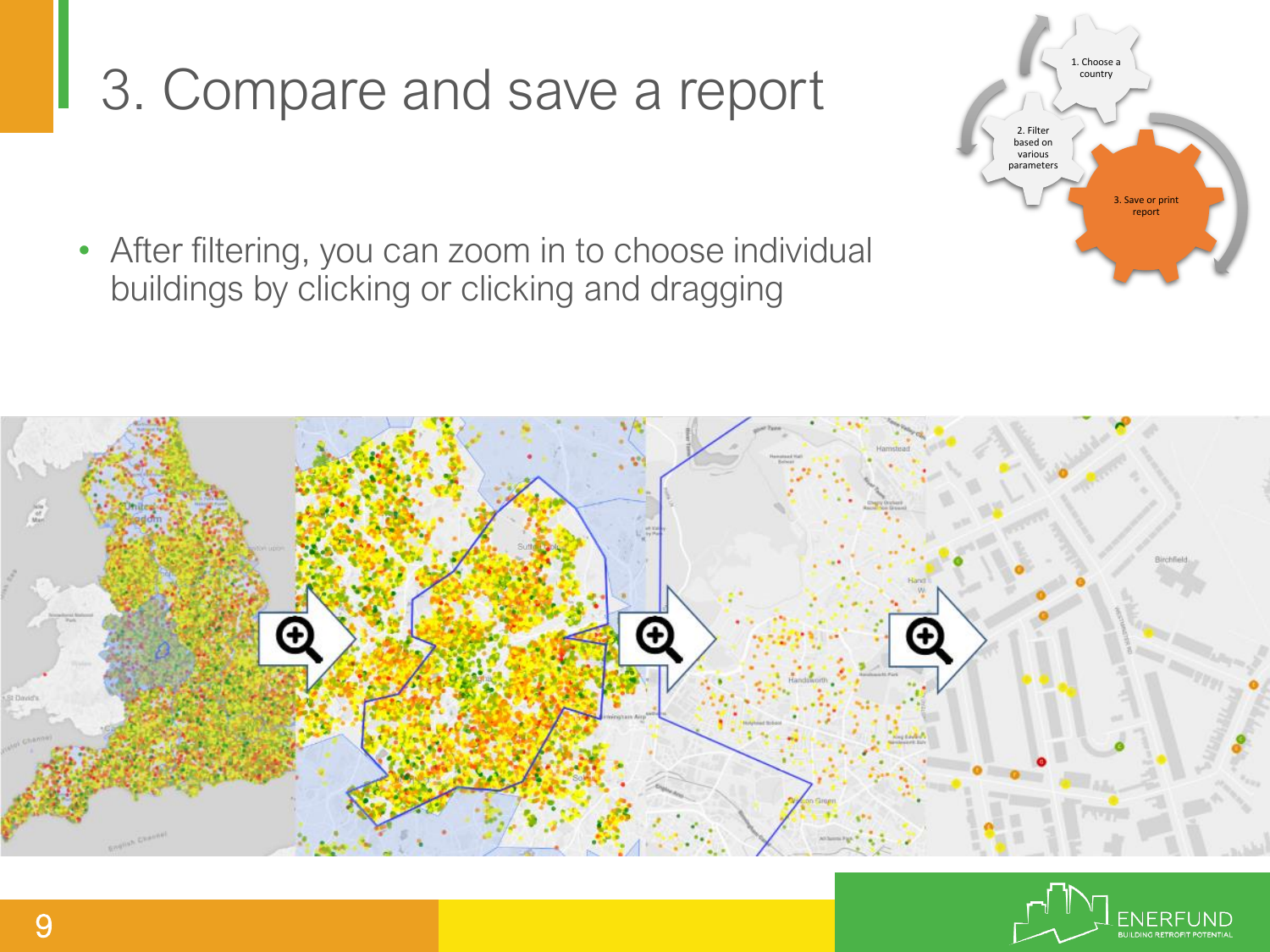### 3. Compare and save a report, cont.

• By comparing the performance of individual buildings based on predefined parameters, you can decide on meaningful and worthwhile targeted loan offers!





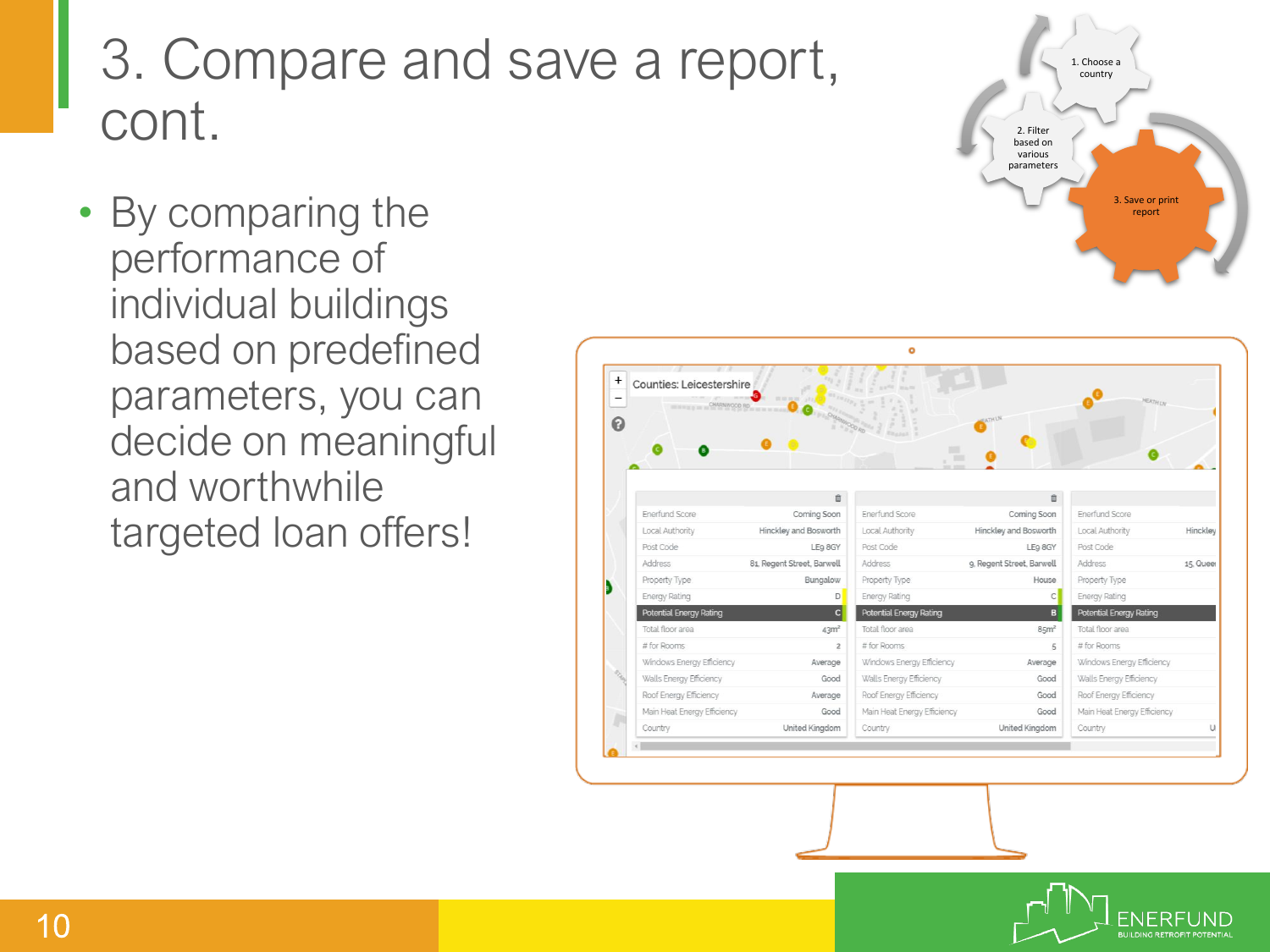## An ENERFUND scenario – windows for Irish hospitals

- Your institution is interested in making an offer to the Ministry of Health for retrofitting hospitals in Ireland
- After selecting Ireland from the country menu, filter by "type" and find all the hospitals in the country





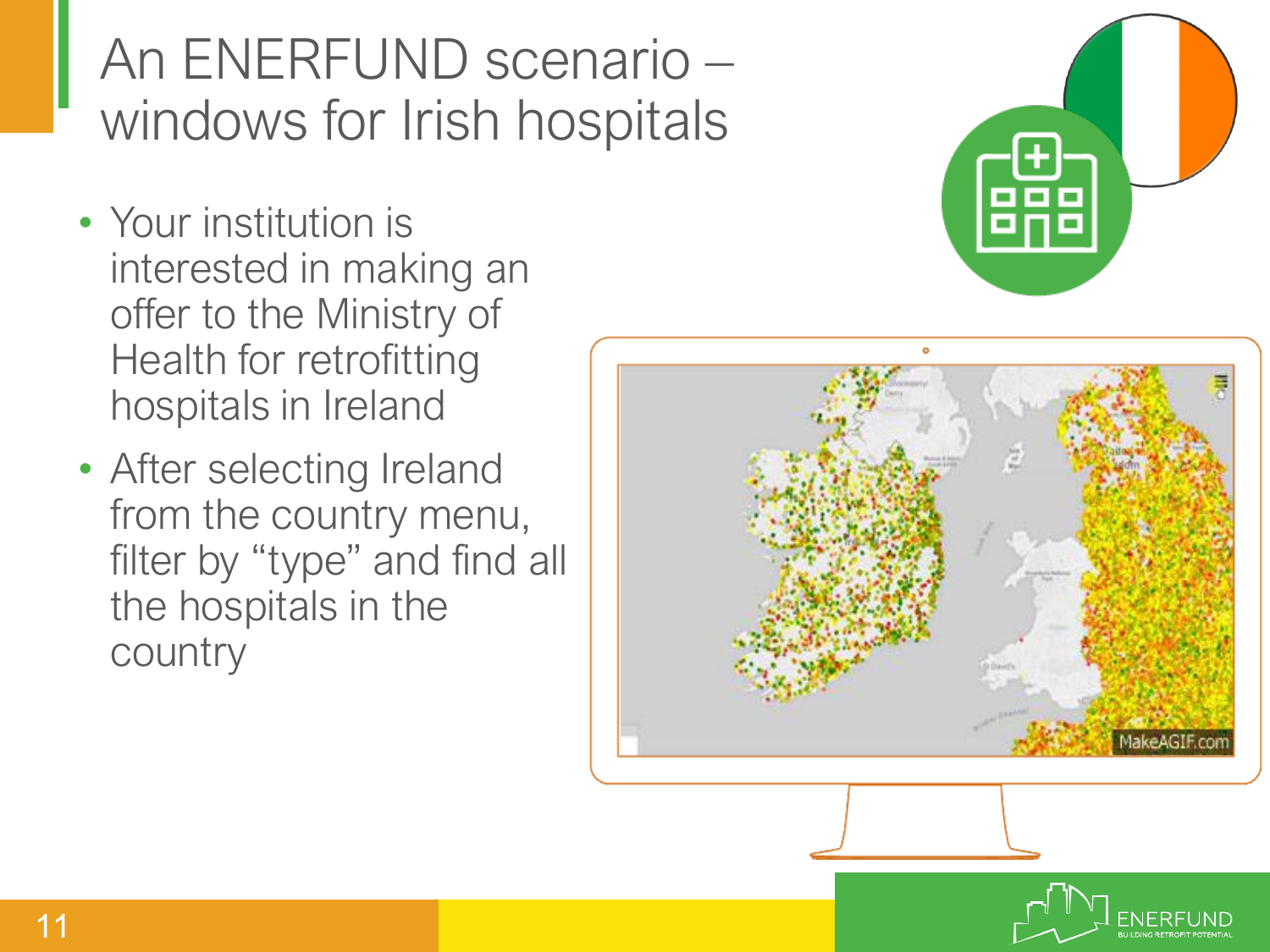### An ENERFUND scenario – windows for Irish hospitals

- There are three hospitals in Dublin with very poor window energy efficiency!
- Make them an offer!



|                                      | Ireland                                             |
|--------------------------------------|-----------------------------------------------------|
|                                      | Efficiency                                          |
| <b>Skerries</b>                      | Walls Energy Efficiency                             |
|                                      | Poor<br>Very Poor.<br>Average<br>Good<br>Very Good  |
| ghlin<br>$\mathcal{L}_{\mathcal{F}}$ | Roof Energy Efficiency                              |
| Swords                               | Very Good<br>Very Poor<br>Poor<br>Good<br>Average   |
|                                      | Windows Energy Efficiency                           |
|                                      | Very Good<br>Very Poor<br>Average<br>Poor 1<br>Good |
| Dublin                               |                                                     |
| Dun Laoghaire                        | Construction                                        |
|                                      | Area (m <sup>2</sup> )                              |
|                                      | 2499<br>÷                                           |
| Bray.                                | <b>Building Type</b>                                |
| <b>ART</b>                           | Filter                                              |